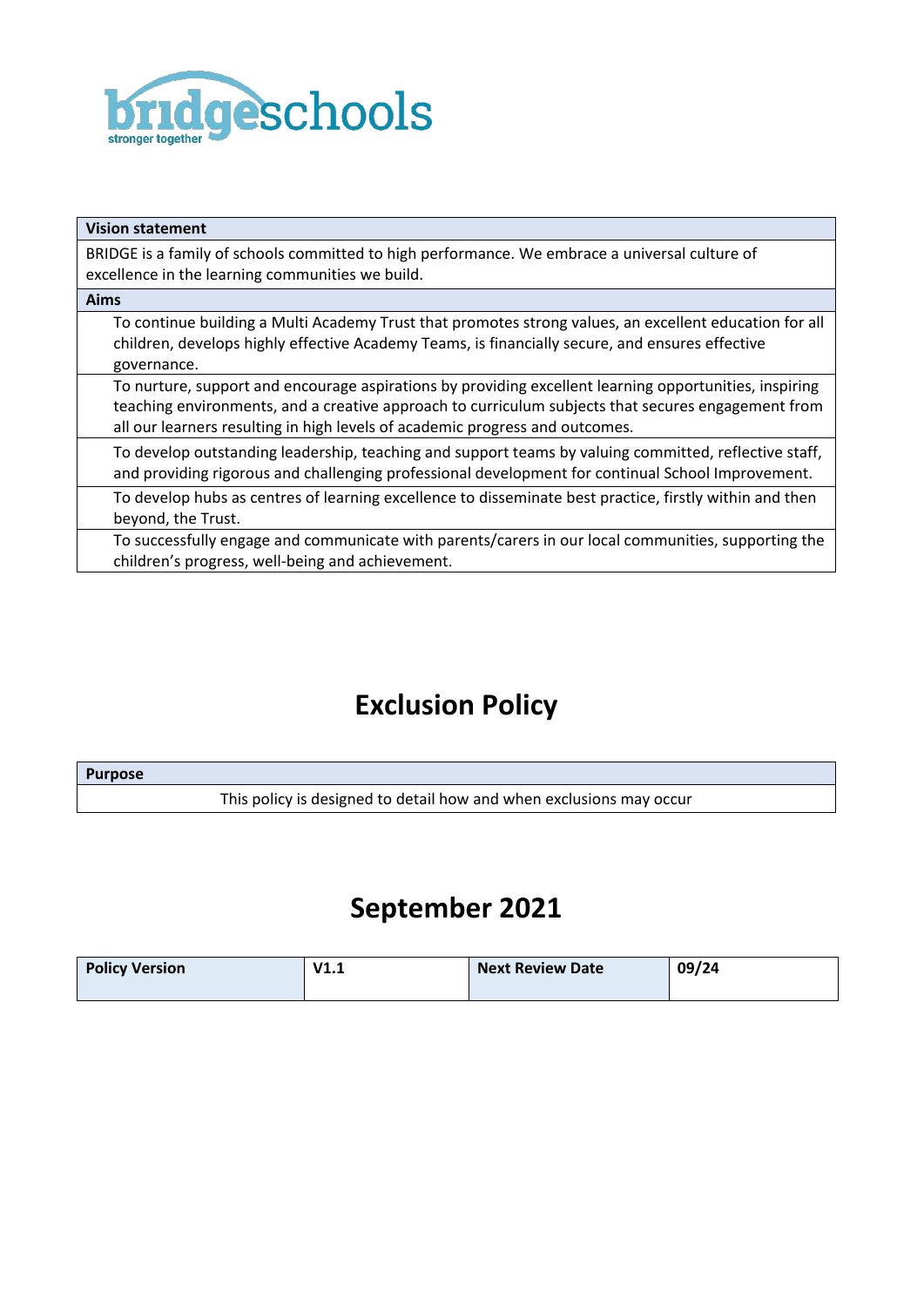#### **Purpose**

Bridge Schools Trust has an ethos and vision of supporting all children and in working together with families to support pupils in all aspects of their development. There may be an occasion, however, when the behaviour of a child may be of such a nature or severity that the final option is to exclude them from school. This is always considered a last resort and only after a range of measures and strategies had been deployed with the support of the school team. An exclusion may be for a fixed period or permanent, depending on the extent of the negative behaviour.

Through knowledge of pupils and Thrive/alternative screening, staff may identify pupils whose behaviours place them at risk of exclusion, and seek additional provision to meet their individual needs. This could include working in partnership with other agencies and if this is the case, we would involve parents or carers in any referrals.

Fixed term and permanent exclusions are used when other strategies and sanctions have not been effective over time or when there has been a single clear and serious breach of discipline. The policy and Local Authority guidelines should be applied consistently – all members of staff and parents involved should be kept informed of the policy.

## **A serious offence could by itself justify a pupil's exclusion. This may include an aspect of the following:**

- Violence towards an adult or child
- Child sexually abuses/harasses another individual
- Swearing/verbal abuse at an adult or
- Child Racist verbal abuse
- **Wilful damage to school or another's personal property**
- **Sustained bullying (see Anti-Bullying Policy)**
- **Figuent high level disruption to lessons Frequent high levels of non-compliance**
- Frequent high levels of disrespect to all adults who work in school Theft
- Carrying an offensive weapon

## **Exclusion**

Each individual situation will be investigated according to need. The school team will gather evidence which may include speaking with other children or adults to gain the full picture before action is taken. The background and circumstances of the child are also considered and if satisfied that, on the balance of probabilities, the pupil did what he or she is alleged to have done; the Head Teacher may exclude the pupil.

## **Types of exclusion**

- 1. Fixed term exclusion (formerly known as being 'suspended'). This is used when persistent, inappropriate behaviour continues over time or if a one-off serious offence is committed. The information is brought to the Head who will make an informed decision. Examples of serious offences, but not an exhaustive list are:
	- Violence towards an adult or child (which is deliberate and/or causes serious injury)

**1**

- Swearing at an adult
- Racist verbal abuse